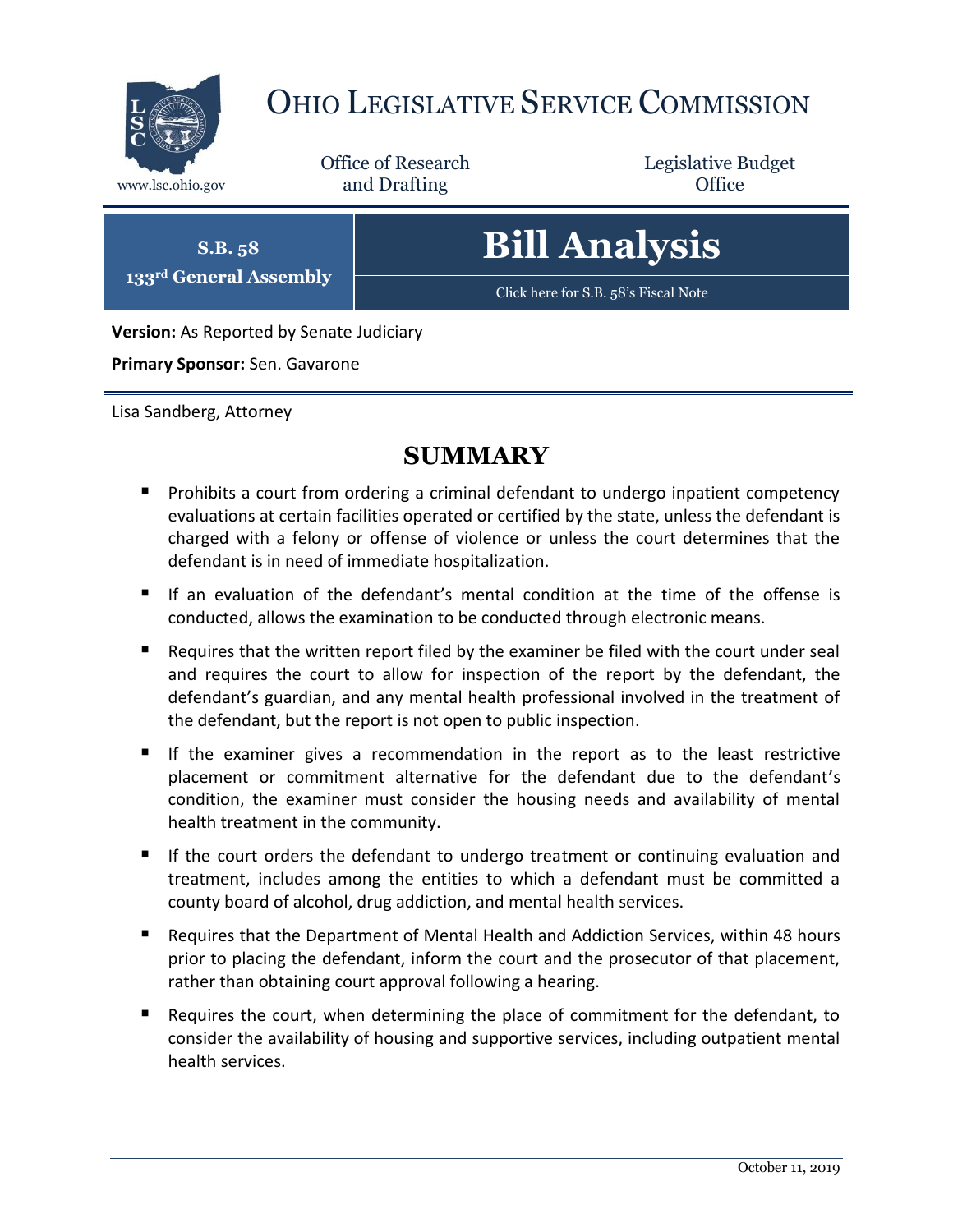- Allows the court, if the court or prosecutor files an affidavit for civil commitment for the defendant with the probate court, to enter an interim order of civil commitment for the defendant, pending a hearing in the probate court within 30 days and allows the court to appoint a limited guardian for the purpose of making treatment decisions.
- **Specifies that the limited guardianship terminates upon the probate court's disposition** of the affidavit for civil commitment.
- Allows the court, if the court or prosecutor files an affidavit for civil commitment in the probate court for a defendant who is charged with a specified felony and is found incompetent to stand trial, and after certain circumstances are met, to enter an interim order of civil commitment pending a hearing in the probate court.
- Appropriates \$250,000 for FYs 2020 and 2021 under the Department of Mental Health and Addiction Services to help pay the costs associated with the appointment of guardians.

## **DETAILED ANALYSIS**

#### **Procedure for court-ordered competency examinations**

If the issue of a criminal defendant's competence to stand trial is raised or a defendant enters a plea of not guilty by reason of insanity, a court may order one or more evaluations of the defendant's present mental condition or, in the case of a plea of not guilty by reason of insanity, of the defendant's mental condition at the time of the offense charged. If a court orders an evaluation, the defendant must be available at the times and places established by the examiners who are to conduct the evaluation. The bill provides that the examiners may conduct the evaluation through electronic means. $<sup>1</sup>$ </sup>

The bill prohibits a court from ordering a defendant to undergo inpatient competency evaluations at a center, program, or facility operated by the Department of Mental Health and Addiction Services (DMHAS) or the Department of Developmental Disabilities (DODD), unless the defendant is charged with a felony or an offense of violence or unless the court determines that the defendant is in need of immediate hospitalization. Generally, an evaluation ordered by a municipal court must be conducted through community resources, such as a certified forensic center, court probation department, or community mental health services provider. A defendant who has not been released on bail or recognizance may be evaluated at the place of detention.<sup>2</sup>

If a defendant is charged with a felony or an offense of violence, the following provisions in current law would continue to apply: $3$ 

 $1$  R.C. 2945.371(A) and (C)(1).

 $^{2}$  R.C. 2945.37(H) and 2945.371(D)(1) and (E).

 $3$  R.C. 2945.371(C)(2) and (D)(2).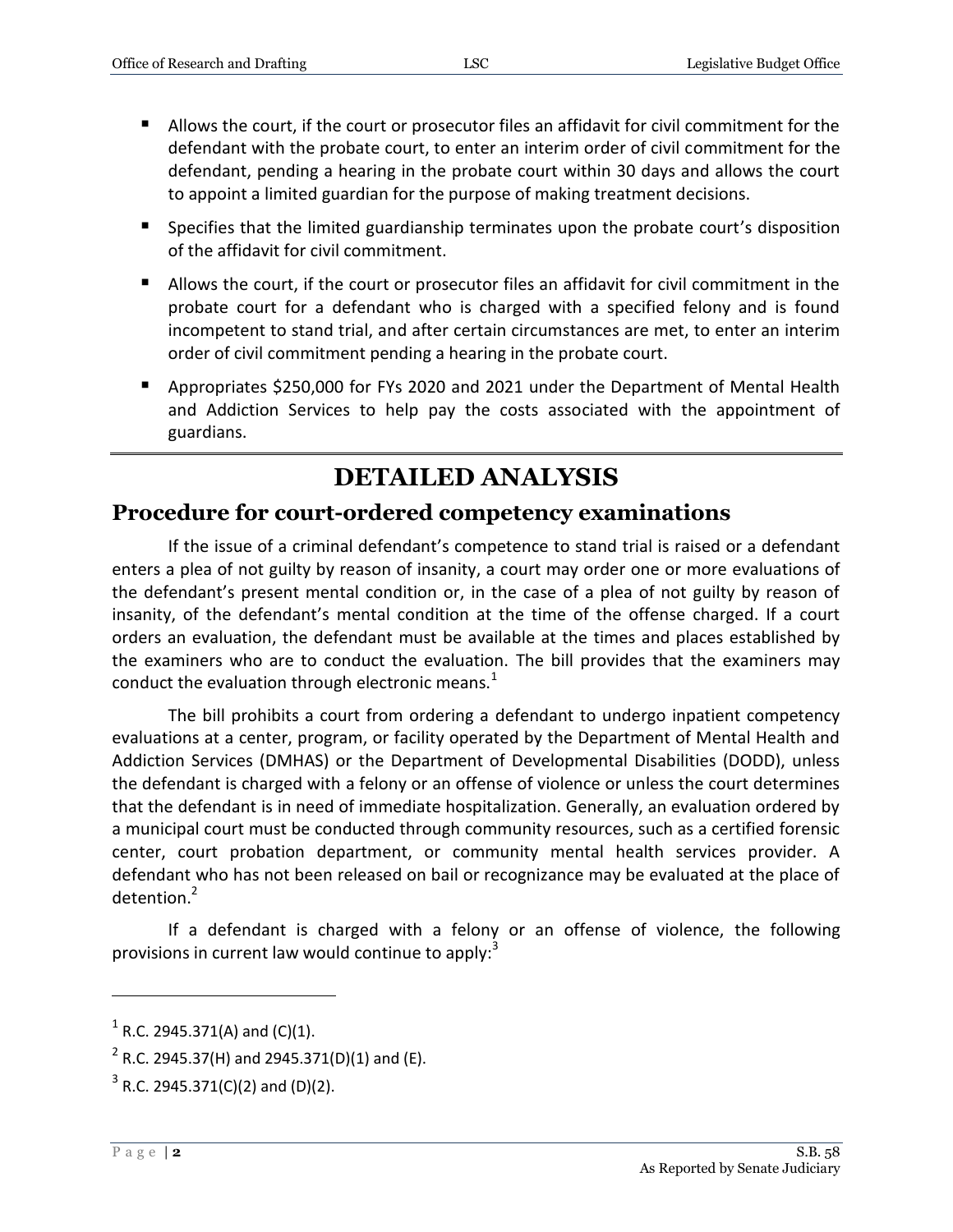1. If a defendant who has been released on bail or recognizance refuses to submit to a competency examination, the court may order the sheriff to take the defendant into custody and deliver the defendant to a center, program, or facility operated or certified by DMHAS or DODD.

2. If a defendant has not been released on bail or recognizance, upon the examiner's request, the court may order the sheriff to transport the defendant to a program or facility operated or certified by DMHAS or DODD. However, a municipal court may order the inpatient evaluation only upon the request of a certified forensic center examiner.

3. In both circumstances, above, the defendant may be held for inpatient evaluation for a reasonable period of time not exceeding 20 days.

Current law requires the examiner, in conducting an evaluation of the defendant's mental condition at the time of the offense charged, to consider all relevant evidence. The bill allows this examination to be conducted through electronic means. $<sup>4</sup>$  Current law also requires</sup> the examiner to file a written report with the court within 30 days after entry of a court order for evaluation. The court must provide copies of the report to the prosecutor and defense counsel. The bill requires that the written report be filed with the court under seal and requires the court to allow for inspection of the report by the defendant, the defendant's guardian, and any mental health professional involved in the treatment of the defendant, but the report must not be open to public inspection.<sup>5</sup>

Under current law, the report must include, in part, the examiner's findings, the facts in reasonable detail on which the findings are based, and, if the examiner's opinion is that the defendant is incapable of understanding the nature and objective of the proceedings against the defendant or of assisting in the defendant's defense and that the defendant presently is mentally ill or has an intellectual disability, the examiner's recommendation as to the least restrictive placement or commitment alternative, consistent with the defendant's treatment needs for restoration to competency and with the safety of the community. The bill requires that the examiner consider the housing needs and the availability of mental health treatment in the community.<sup>6</sup>

#### **Place of commitment**

Under current law, if a court orders a defendant to undergo treatment or continuing evaluation and treatment under Ohio law, the court order must specify that the defendant either must be committed to DMHAS for treatment or continuing evaluation and treatment at a hospital, facility, or agency, as determined to be clinically appropriate by DMHAS or must be committed to a facility certified by DMHAS as being qualified to treat mental illness, to a public or community mental health facility, or to a psychiatrist or other mental health professional for

 $4$  R.C. 2945.371(G).

 $^5$  R.C. 2945.371(H).

 $^6$  R.C. 2945.371(H)(1), (2), and (3)(d).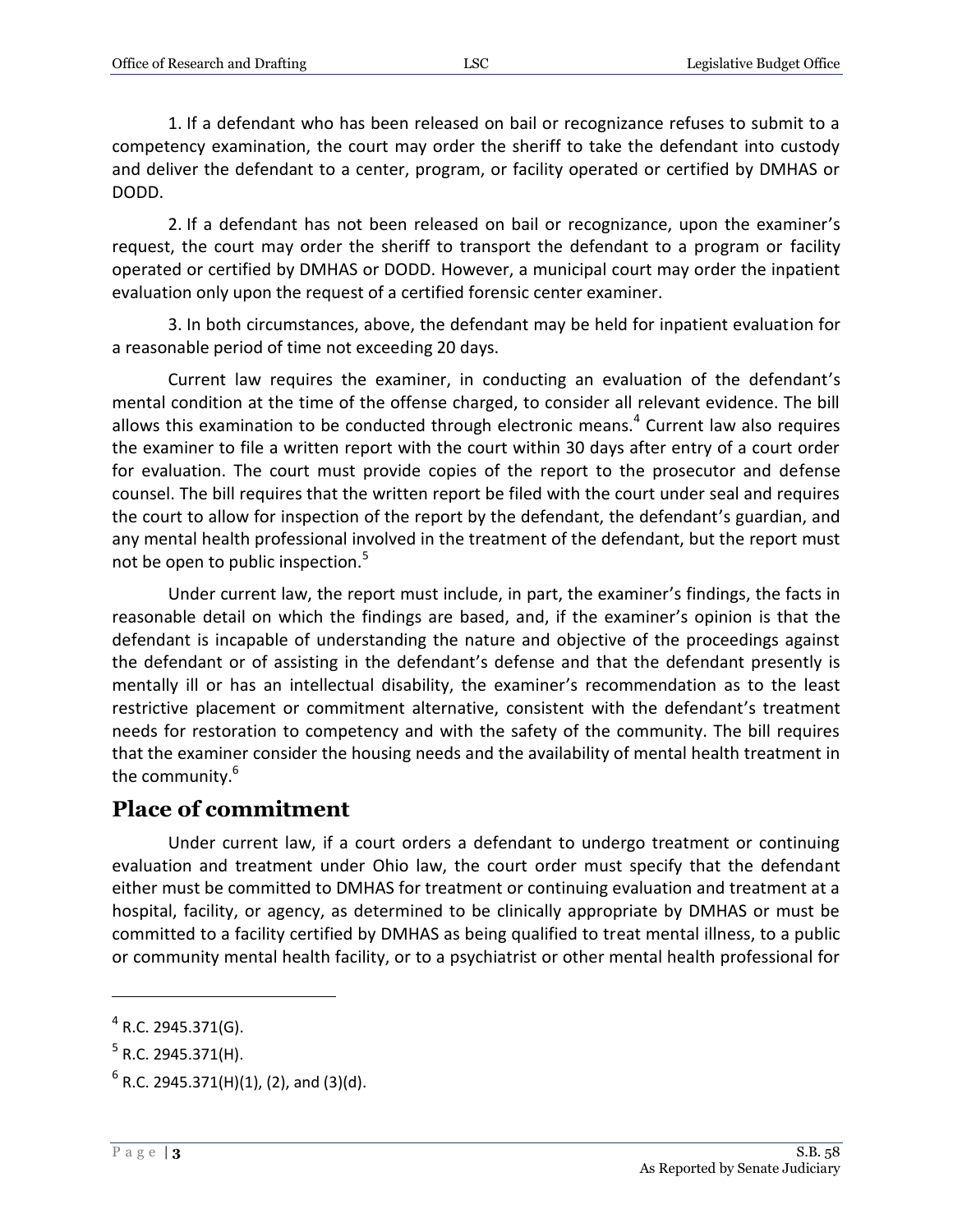treatment or continuing evaluation and treatment. Prior to placing the defendant, DMHAS must obtain court approval for that placement following a hearing. The bill includes among the entities to which a defendant must be committed a county board of alcohol, drug addiction, and mental health services and instead requires that DMHAS, within 48 hours prior to placing the defendant, inform the court and the prosecutor of that placement, rather than obtaining court approval following a hearing.<sup>7</sup>

Current law also provides that in determining the place of commitment, the court must consider the extent to which the person is a danger to the person and to others, the need for security, and the type of crime involved and must order the least restrictive alternative available that is consistent with public safety and treatment goals. In weighing these factors, the court must give preference to protecting public safety. The bill requires the court to also consider the availability of housing and supportive services in weighing these factors and to consider the availability of housing and supportive services, including outpatient mental health services, when determining the place of commitment.<sup>8</sup>

Under current law, if the court conducts another hearing pursuant to R.C. 2945.38(H) to determine if the defendant is competent to stand trial and if the court finds that the defendant is incompetent to stand trial, if the most serious offense with which the defendant is charged is a misdemeanor or a felony other than certain specified felonies listed in R.C. 2945.38(C)(1), and if the court finds that there is not a substantial probability that the defendant will become competent to stand trial even with a course of treatment, or if the maximum time for treatment relative to that felony offense has expired, the court must dismiss the indictment, information, or complaint against the defendant. The court must discharge the defendant unless the court or prosecutor files an affidavit for civil commitment in the probate court. If such an affidavit is filed, the court may detain the defendant for ten days pending civil commitment.

The bill instead provides that if such an affidavit is filed, the court may enter an interim order of civil commitment for the defendant, pending a hearing in the probate court within 30 days, and the court may appoint a limited guardian for the defendant for the purpose of making mental health treatment decisions. The court has jurisdiction to appoint a guardian for the defendant notwithstanding anything to the contrary under R.C. 2101.24 (law regarding probate court jurisdiction). All of the requirements for a guardianship under Ohio law apply to a guardianship created under the bill except that a guardianship created under the bill terminates upon the probate court's disposition of the affidavit for civil commitment.<sup>9</sup>

The bill also appropriates \$250,000 in FY 2020 and in FY 2021 in new GRF line item 336428, Guardianships, under the Department of Mental Health and Addiction Services. The

 $7$  R.C. 2945.38(B)(1)(b).

 $^8$  R.C. 2945.38(B)(1)(b).

<sup>&</sup>lt;sup>9</sup> R.C. 2945.38(H)(4).